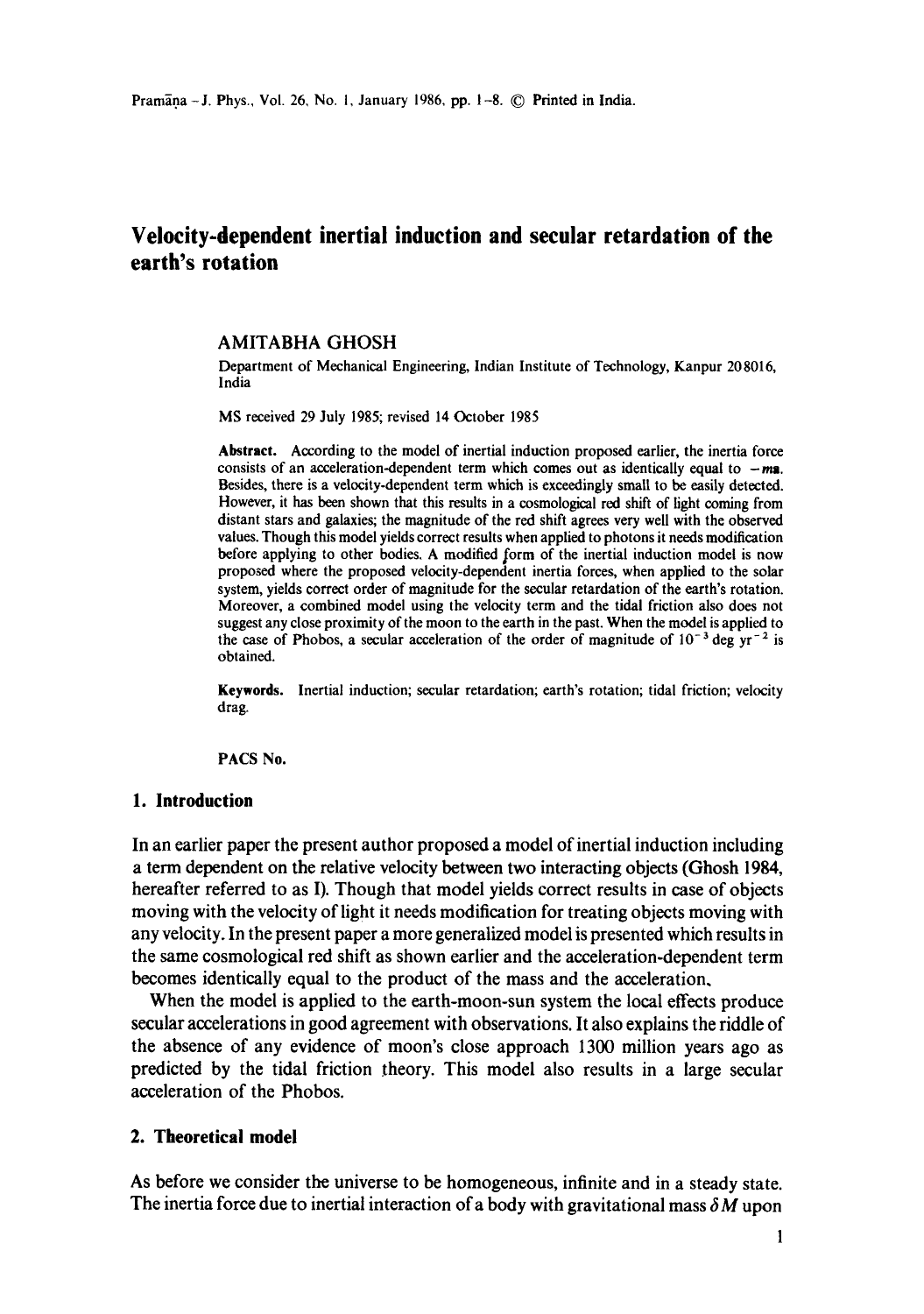another mass m is proposed to be as follows:

$$
\delta \mathbf{F} = -\frac{G \delta M m}{r^2} \hat{u}_r - \frac{G \delta M m}{c^2 r^2} v^2 \hat{u}_r \cos \theta |\cos \theta|
$$

$$
-\frac{G \delta M m}{c^2 r} a \hat{u}_r \cos \phi |\cos \phi|, \tag{1}
$$

where G is the constant of gravitation, c is the velocity of light  $\mathbf{r}$  ( =  $\hat{u}_r$ ),  $\mathbf{v}$  ( =  $\hat{u}_v v$ ) and  $\mathbf{a}$  ( =  $\hat{u}_a$ a) indicate the position, velocity and acceleration of m with respect to  $\delta M$ , and  $\cos \theta = \hat{u}_r \cdot \hat{u}_v$ ,  $\cos \phi = \hat{u}_r \cdot \hat{u}_a$ . The total force due to inertial induction acting on a body of gravitational mass m moving with respect to the rest of the universe is given by

$$
\mathbf{F} = -\int_0^\infty \frac{Gmv^2\hat{u}_v}{c^2r^2} \ 2 \ 2\pi r^2 \rho \int_0^{\pi/2} \sin\theta \cos^3\theta \, d\theta dr
$$

$$
-\int_0^\infty \frac{Gma\hat{u}_a}{c^2r} \ 2 \ 2\pi r^2 \rho \int_0^{\pi/2} \sin\phi \cos^3\phi \, d\phi dr,
$$

where  $\rho$  is the density of matter in the universe. The position-dependent terms add up to zero because of symmetry. After integration over  $\theta$  and  $\phi$  we get

$$
\mathbf{F} = -\int_0^\infty \frac{Gmv^2\hat{u}_v}{c^2r^2} \pi r^2 \rho dr - \int_0^\infty \frac{Gma\hat{u}_a}{c^2r} \pi r^2 \rho dr. \tag{2}
$$

Using the same procedure as in I we assume the first term on the right side of (2) to be  $-\frac{\kappa}{c}mv^2\hat{u}_v$  after integration and following the same logic as explained in I we get  $G = G_0$  $\exp[-(k/c)r]$  where  $G_0$  is the gravitational constant near the source. Substituting the expression for G in (2)

$$
\mathbf{F} = -\frac{G_0 m v^2 \hat{u}_v}{c^2} \pi \rho \int_0^\infty \exp[-(k/c)r] dr
$$
  

$$
-\frac{G_0 m a \hat{u}_a}{c^2} \pi \rho \int_0^\infty r \exp[-(k/c)r] dr
$$
  

$$
= -\frac{\pi G_0 \rho}{kc} m v^2 \hat{u}_v - \frac{\pi G_0 \rho}{k^2} m a \hat{u}_a.
$$
 (3)

But the coefficient of  $mv^2\hat{u}_v$  has already been assumed to be  $-(k/c)$ . Hence, we get the following expression for F:

$$
\mathbf{F} = -\frac{k}{c}mv^2\,\hat{u}_v - ma\,\hat{u}_a,\tag{4}
$$

and  $k = (\pi G_0 \rho)^{1/2} \cdot \text{Using } G_0 = 6.67 \times 10^{-11} \text{ m}^3/\text{kg sec}^2 \text{ and } \rho = 7 \times 10^{-27} \text{ kg/m}^3$ 

$$
k = 1.21 \times 10^{-18} \text{ sec}^{-1}
$$

As explained in I it can again be shown that the velocity-dependent term gives rise to a cosmological red shift proportional to the distance of the source and k is nothing but the Hubble constant and this value agrees with the observed value of  $1.6 \times 10^{-18}$  sec<sup>-1</sup>.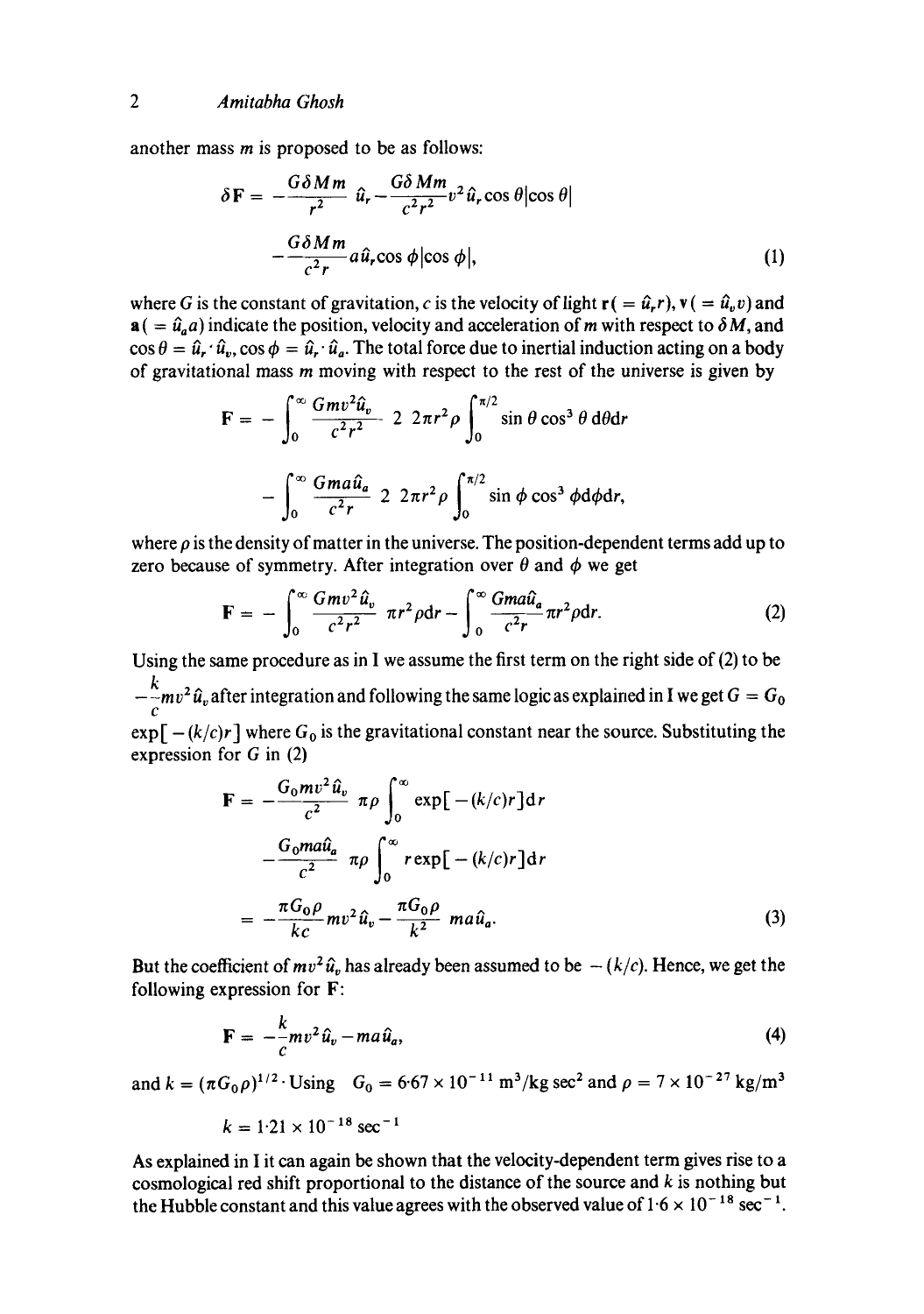#### **3. Tidal friction and secular retardation of earth's rotation**

It is well established that the earth is gradually slowing down. Considerable work has been done on the subject and the references are too many to be listed here. However, a few could be mentioned (Munk and Macdonald 1960; Dicke 1966; Rosenberg and Runcorn 1975; Stacey 1977; Melchior 1978; McElhinny 1979). The only major contributing factor is the tidal friction according to the current theory. Available evidences are mainly of two types—astronomical and palaeontological. The currently accepted accelerations deduced from observations (Stacey 1977) are as follows:

$$
\omega_M \sim -1.3 \times 10^{-23} \text{ rad sec}^{-2},
$$
  
\n
$$
\Omega \sim -6 \times 10^{-22} \text{ rad sec}^{-2},
$$
  
\n
$$
\dot{R}_M \sim 1.3 \times 10^{-9} \text{ m sec}^{-1},
$$

where  $\dot{\omega}_M$  is the orbital angular velocity of the moon around the earth,  $\Omega$  is the angular velocity of earth's spin and  $R_M$  is the radius of the moon's orbit. Though the frictional torque due to tide has been estimated based on the observational results and it is found that the magnitude is feasible the tidal friction theory suggests a very close approach of the moon to the earth about 1300 million years ago.\* This does not agree with geological evidences which clearly indicate the presence of tidal phenomenon but no catastrophic event during the last 3500 million years.

Without going into further details it can be mentioned that the present theory is not completely satisfactory as reflected in a comment by Calame and Mulholland (1978)-- "we must abandon the habit of treating the unexplained acceleration as being entirely of tidal origin and search for other causes that might contribute to it".

#### **4. Theory combining velocity-dependent inertial induction and tidal friction**

From equation (4) it is clear that for objects moving with velocities much less than that of light the velocity-dependent term due to universal interaction will be negligibly small. However, the presence of local massive objects can give rise to much higher values of velocity-dependent drag. Therefore, we consider the effect of sun's mass on the orbital motion of the moon and the earth's spin. In this paper exact analysis is not attempted and analyses yielding approximate values and orders of magnitudes will be presented.

Figure 1 shows a simplified model of the sun-earth-moon system. The effect due to the tilt of the axis of the earth's spin will be considered. Calculation shows that the effects due to other planets in the solar system are much smaller and can be neglected as a first approximation. The various effects\*\* due to the velocity-dependent inertial induction are as follows:

(i) A resisting torque on the spinning earth due to the sun. This results in retardation of the earth's spin ( $\Omega$ ) and a retardation of the earth's orbital speed ( $\omega_E$ ). The order of

<sup>\*</sup> Such a close approach would have been devastating both for the earth and the moon. Apart from this, tides would have been much stronger in the past as the tide amplitude is proportional to  $R_M^{-3}$ . This is also not supported by any sedimentological or other data.

<sup>\*\*</sup> Since most of the sun's mass is concentrated towards its centre the effect of sun's spin has not been considered in this paper.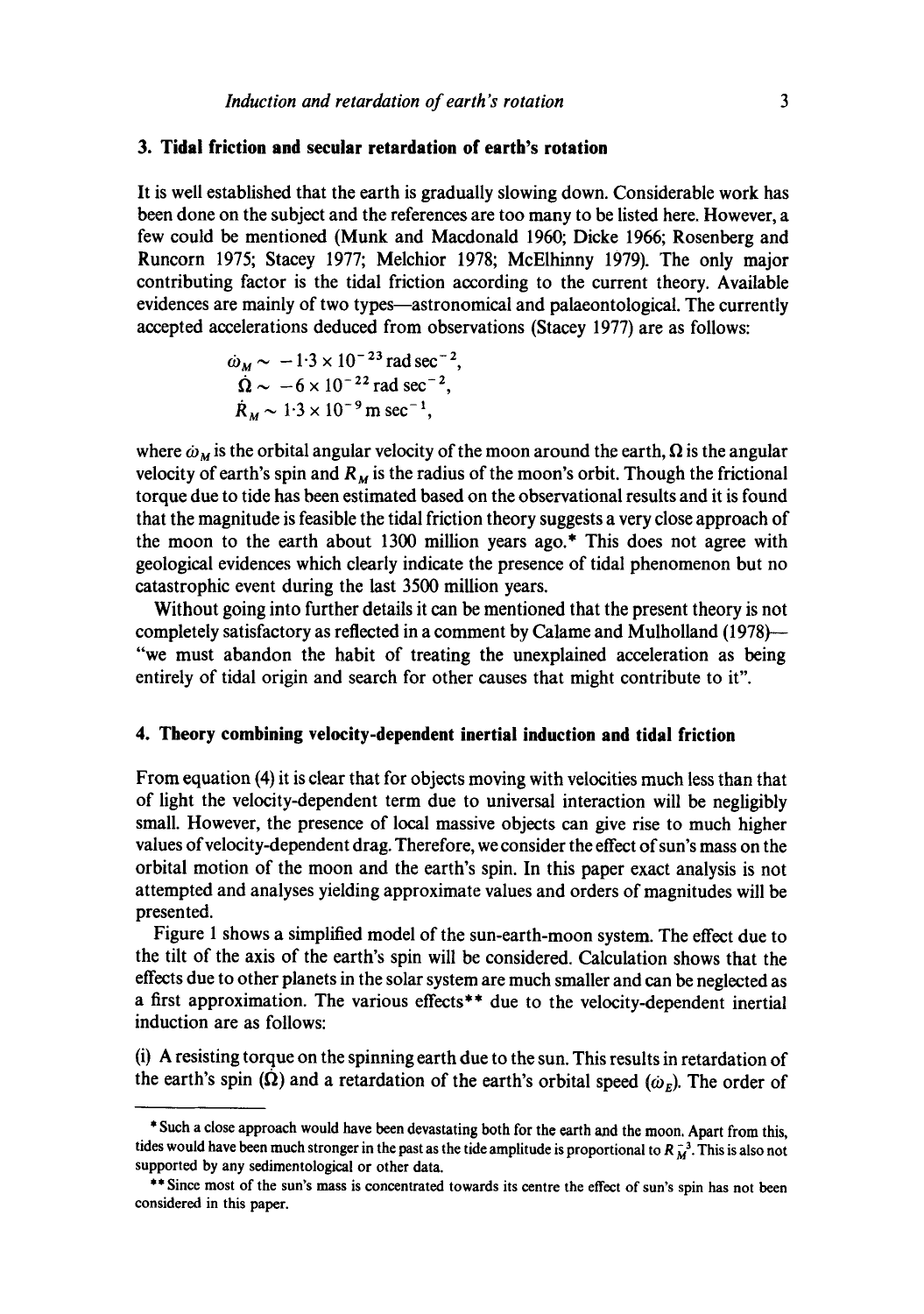

Figure 1. Simplified sun-earth-moon system.

magnitude of  $\omega_{E}$  is, however, very small compared to the other secular acceleration and retardation terms and can be neglected.

(ii) A resisting torque on the earth-moon system (due to their rotation) because of the sun. This results in an acceleration of the moon's orbital speed  $(\omega_M)$ . This also contributes a very small amount to  $\omega_F$  and can be neglected.

(iii) Resisting torque on the earth due to its spin because of the moon. This will result in a retardation of the earth's spin and a retardation of the moon's orbital motion  $(\omega_M)$ . The magnitude of this effect is also very small and can be ignored for getting approximate results.

The effect of tidal friction will be superimposed on all the above mentioned effects.

While estimating the torque on the spinning earth the radial variation of the earth's density has been taken into consideration. A linear variation\* has been assumed. Since the sun is quite far all the lines joining the points on the earth and the sun have been considered to be parallel. The resisting torque due to the earth's spin can be expressed as follows:

$$
T_{ES} = 0.92 \cdot \frac{1}{3} \left( \frac{\alpha}{6} - \frac{\beta}{7} \right) \frac{G_0 M_S M_E \Omega^2 r_E^3}{c^2 R_E^2},
$$
 (5)

where  $\alpha$  and  $\beta$  are terms due to density variation.  $M_s$  is the sun's mass,  $M_E$  is the earth's mass,  $\Omega$  is the earth's spin velocity,  $r_E$  is the earth's radius and  $R_E$  is the distance of the earth from the sun. The factor 0.92 has been introduced to take care of the tilt of the earth's axis. Using  $\alpha = 6$  and  $\beta = 5$ , which is quite reasonable in case of the earth,

$$
T_{ES} \sim 4.75 \times 10^{16} \text{ N} - \text{m}.
$$

 $*_{\rho(r)} = [\alpha - \beta(r/r_E)]\rho_0$  is the form of density variation.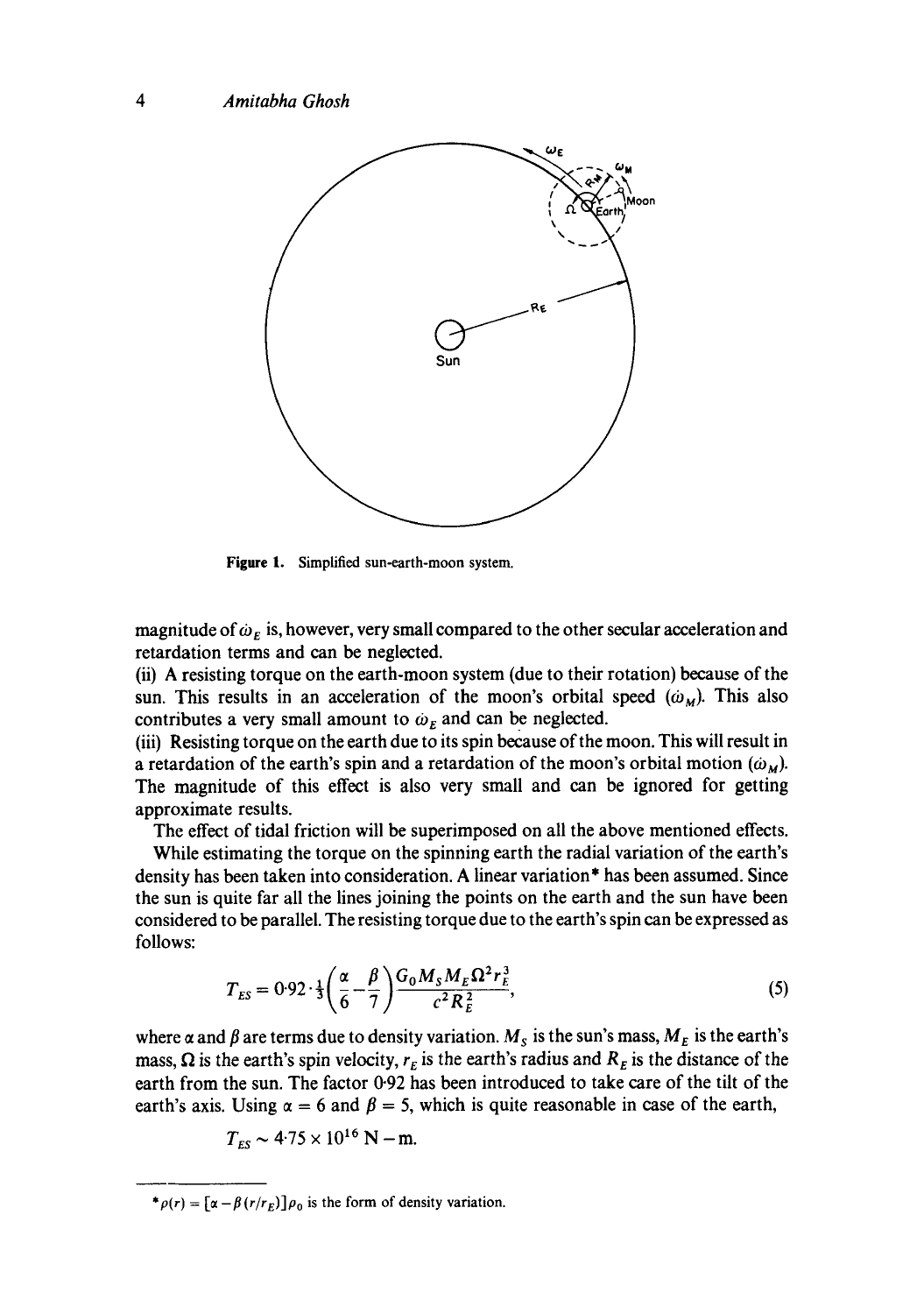Using the same density variation the moment of inertia of the earth turns out to be\*\*  $8.6 \times 10^{37}$  kg m<sup>2</sup>. Thus

$$
\dot{\Omega} \sim -5.52 \times 10^{-22}
$$
 rad sec<sup>-2</sup>.

Figure 2 shows the change of the number of days in a year (Ny) as obtained from the palaeontological studies (Scrutton 1978). Now

$$
N_{y}=(\Omega/\omega_{E})-1
$$

and since  $\dot{\omega}_E$  is very small compared to  $\dot{\Omega}$ 

$$
\dot{N}_y \approx \dot{\Omega}/\omega_E. \tag{6}
$$

From figure 2 it is seen that the required value of  $N_{\nu}$  is  $-3 \times 10^{-43}$  sec<sup>-1</sup> which yields  $\Omega = -6 \times 10^{-22}$  rad sec<sup>-2</sup>. The extra amount of  $-0.48 \times 10^{-22}$  rad sec<sup>-2</sup> is supplied by the tidal friction. Hence the magnitude of the torque due to tidal friction becomes  $\sim 0.41 \times 10^{16}$  N - m.

The torque on the rotating earth-moon system due to sun will be a fluctuating one and the average value of the resisting torque

$$
T_{EM_{\star}} \approx 0.42 \frac{G_0 M_S M_E}{c^2 R_E^2} \left(\frac{M_M}{M_M + M_E}\right)^2 \omega_M^2 R_M^3,
$$
 (7)

where  $M_M$  is the mass of the moon and  $R_M$  is the distance of the moon from the earth.



**Figure** 2. Graphical representation of palaeontological data for days per year.

<sup>\*\*</sup> The exact value is  $8.04 \times 10^{37}$  kg m<sup>2</sup>. This mismatch is because of the fact that actual density variation in the radial direction is not linear.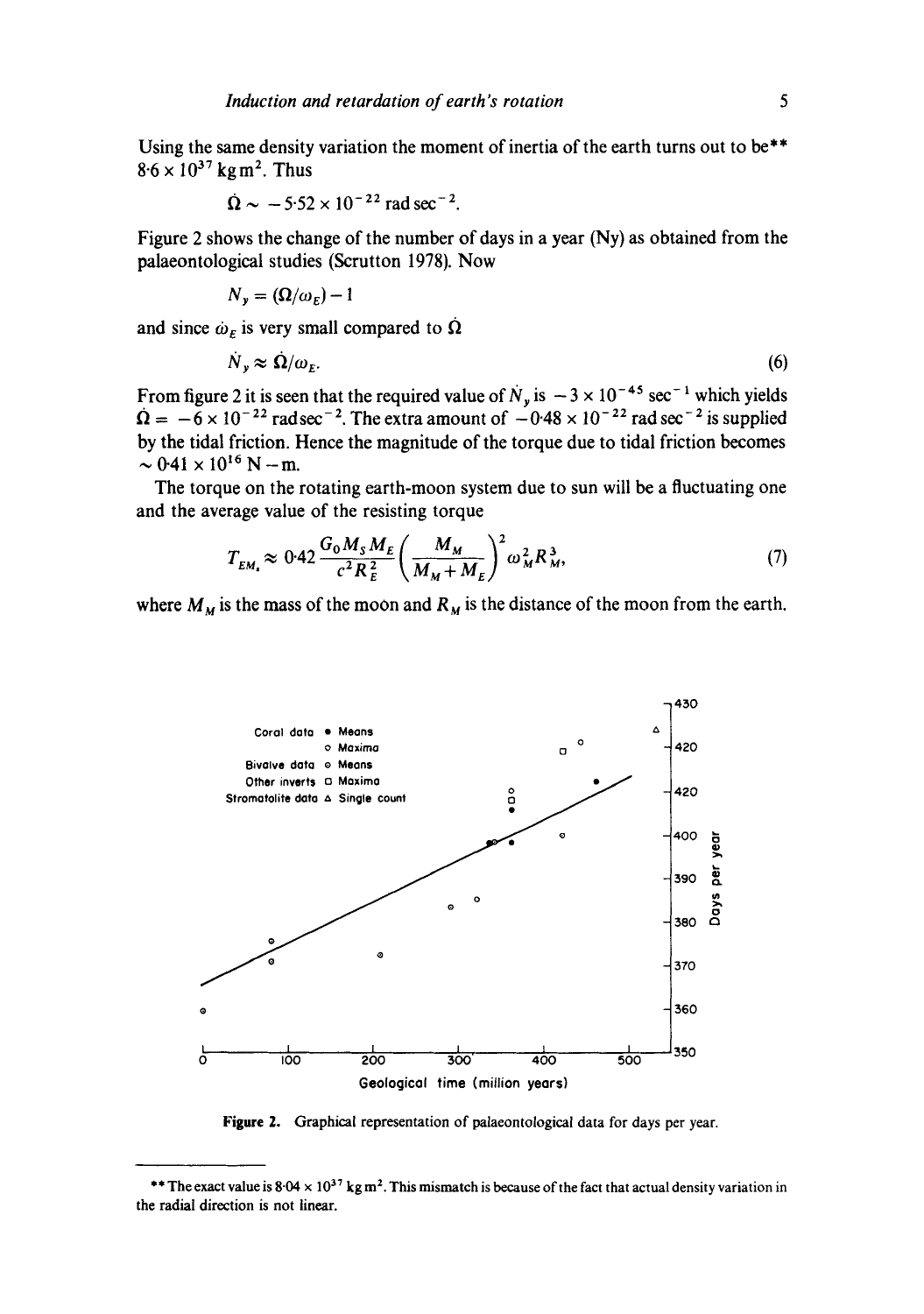The angular momentum of the earth-moon system

$$
H_{EM} = \frac{M_E M_M}{M_E + M_M} \cdot R_M^2 \cdot \omega_M. \tag{8}
$$

Again the acceleration of the moon's orbital speed due to the sun

$$
\dot{\omega}_{M_{\rm av}}^S = -(3\omega_M T_{EM})/H_{EM}.\tag{9}
$$

Equations (7), (8) and (9) finally results in

$$
\dot{\omega}_{M'_{av}}^S \sim 0.27 \times 10^{-23}
$$
 rad sec<sup>-2</sup>.

However, the tidal friction will contribute and the amount of  $-0.11 \times 10^{-23}$  rad sec<sup>-2</sup> towards  $\omega_{M_{\text{max}}}$  and finally the secular acceleration of the moon's orbital motion

$$
\dot{\omega}_M \sim 0.15 \times 10^{-23} \text{ rad sec}^{-2},
$$

Again

$$
\dot{R}_M = -\frac{2}{3} \frac{R_M}{\omega_M} \dot{\omega}_M \sim -0.15 \times 10^{-9} \text{ m sec}^{-1}.
$$

The effect of moon on the earth's spin is about  $0.5\%$  of that of the sun and it is neglected both for  $\Omega$  and  $\omega_M$  calculations.

Using the above results the apparent solar and lunar accelerations can be estimated as follows:

$$
\dot{\omega}_S^{\text{ap}} = \dot{\omega}_E - \dot{\Omega} \frac{\omega_E}{\Omega} \sim 1.65 \times 10^{-24} \text{ rad sec}^{-2},
$$
  

$$
\dot{\omega}_M^{\text{ap}} = \dot{\omega}_M - \dot{\Omega} \frac{\omega_M}{\Omega} \sim 2.3 \times 10^{-23} \text{ rad sec}^{-2}.
$$

#### **5. Velocity-dependent inertial induction and the secular acceleration of Phobos**

There are two possible ways in which the orbital motion of Phobos gets affected. There will be a secular acceleration of its orbital motion due to the velocity-dependent inertial induction with the sun. Combining the equations for the sun-mars-phobos system similar to those given by (7), (8) and (9) the secular acceleration of Phobos due to the sun

$$
\dot{\omega}_{\rm Ph_{av}}^S \approx \frac{4}{\pi} \cdot \frac{G_0 M_S}{c^2 R_{\rm Mars}^2} \bigg(\frac{M_{\rm Ph}}{M_{\rm Mars}}\bigg) \omega_{\rm Ph}^2 R_{\rm Ph}\,,
$$

where  $R_{\text{Mars}}$  is the distance of the Mars from the sun,  $M_{\text{Ph}}$  is the mass of Phobos,  $M_{\text{Mars}}$  is the mass of the Mars,  $\omega_{\text{Ph}}$  is the orbital angular speed of Phobos and  $R_{\text{Ph}}$  is the orbital radius of Phobos. Substituting the respective values we get

$$
\dot{\omega}_{\text{Ph...}}^S \sim 5.7 \times 10^{-28} \text{ rad sec}^{-2}.
$$

Apart from this a retarding torque will act on the orbital rotation of the Phobos due to the relative spin of the Mars with respect to the Phobos. Considering a radial density variation of the Mars similar to that in case of the earth and neglecting the inclination effects (i.e. assuming all the lines joining points on the Mars and the Phobos to be approximately parallel) we can use an equation similar to (5). Thus the orbital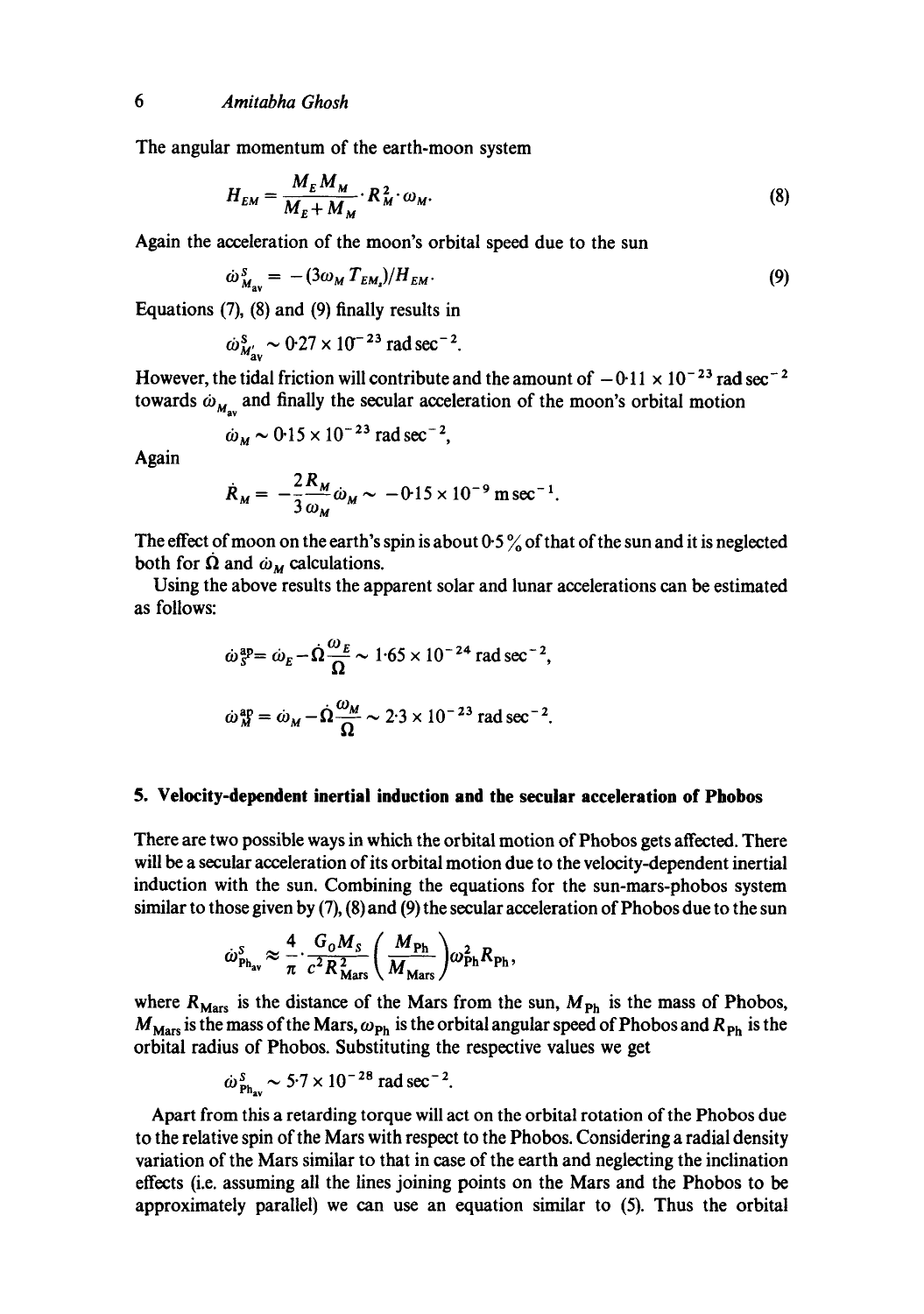acceleration due to the spin of the Mars can be expressed as follows:

$$
\omega_{\rm Ph}^{\rm Mars} \approx \frac{2}{7} \cdot \frac{GM_{\rm Mars} (\Omega_{\rm Mars}^{\rm rel})^2 R_{\rm Mars}^3}{c^2 R_{\rm ph}^4},
$$

where  $\Omega_{\text{Mars}}^{\text{rel}}$  is the relative spin velocity of the Mars with respect to the Phobos. Substituting the values we get

$$
\dot{\omega}^{\text{ Mars}}_{\text{Ph}} \sim 26.5 \times 10^{-21} \text{ rad sec}^{-2}
$$

Since  $\omega_{\text{Ph}_{\text{m}}}^{\text{s}} \le \omega_{\text{Ph}}^{\text{Mars}}$  we may take

$$
\dot{\omega}_{\text{Ph}} \sim 26.5 \times 10^{-21} \text{ rad sec}^{-2} \equiv 1.5 \times 10^{-3} \text{ deg yr}^{-2}.
$$

Actually the value will be somewhat less when all the lines joining the points on the Mars and the Phobos are not assumed to be parallel. A secular acceleration of  $1 \times 10^{-3}$  deg yr<sup>-2</sup> (of the Phobos) has been observed and reported (Pollack 1977) and it had not been very easy to explain this with the help of only tidal friction theory.

## **6. Discussion and conclusions**

A direct comparison of  $\dot{\Omega}$ ,  $\dot{\omega}_M$  and  $\dot{R}_M$  obtained by the tidal friction theory and the proposed model is not possible. Direct observation of  $N_r$ ,  $\dot{\omega}_S^{ap}$  and  $\dot{\omega}_M^{ap}$  is possible and it is seen that these values according to the proposed model are of correct orders of magnitude.

However, a very important difference with the tidal friction model emerges when the effect of the velocity-dependent drag is taken into consideration. According to this combined model  $\dot{R}_M$  is very small and no close approach of the moon in the past is suggested. Thus a major difficulty can be resolved. If this theory is accepted the history of moon's orbital evolution has to be revised.

The velocity-dependent inertial induction also gives rise to a secular acceleration of the Phobos which agrees quite well with the observational results.

### **Acknowledgements**

The author gratefully acknowledges the valuable comments and suggestions by Prof. R Singh of the Mechanical Engineering and Prof. H S Mani of the Physics Department. The help provided by Shri D G Kasture of Final Year Mechanical Engineering is also gratefully acknowledged. The author is indebted to Prof. A K Mallik and Dr H Hatwal of the Mechanical Engineering Department for valuable discussions.

#### **References**

Calame O and Mulholland J D 1973 *Tidal friction and the earth's rotation* (¢ds) P Brosche and J Sundermann (Berlin, Heiddberg: Springer Verlag)

Dicke R H 1966 in The earth-moon system (eds) B G Marsden and A G W Cameron (New York: Plenum) Ghosh A 1984 *Pramana (J. Phys.) 23 5*